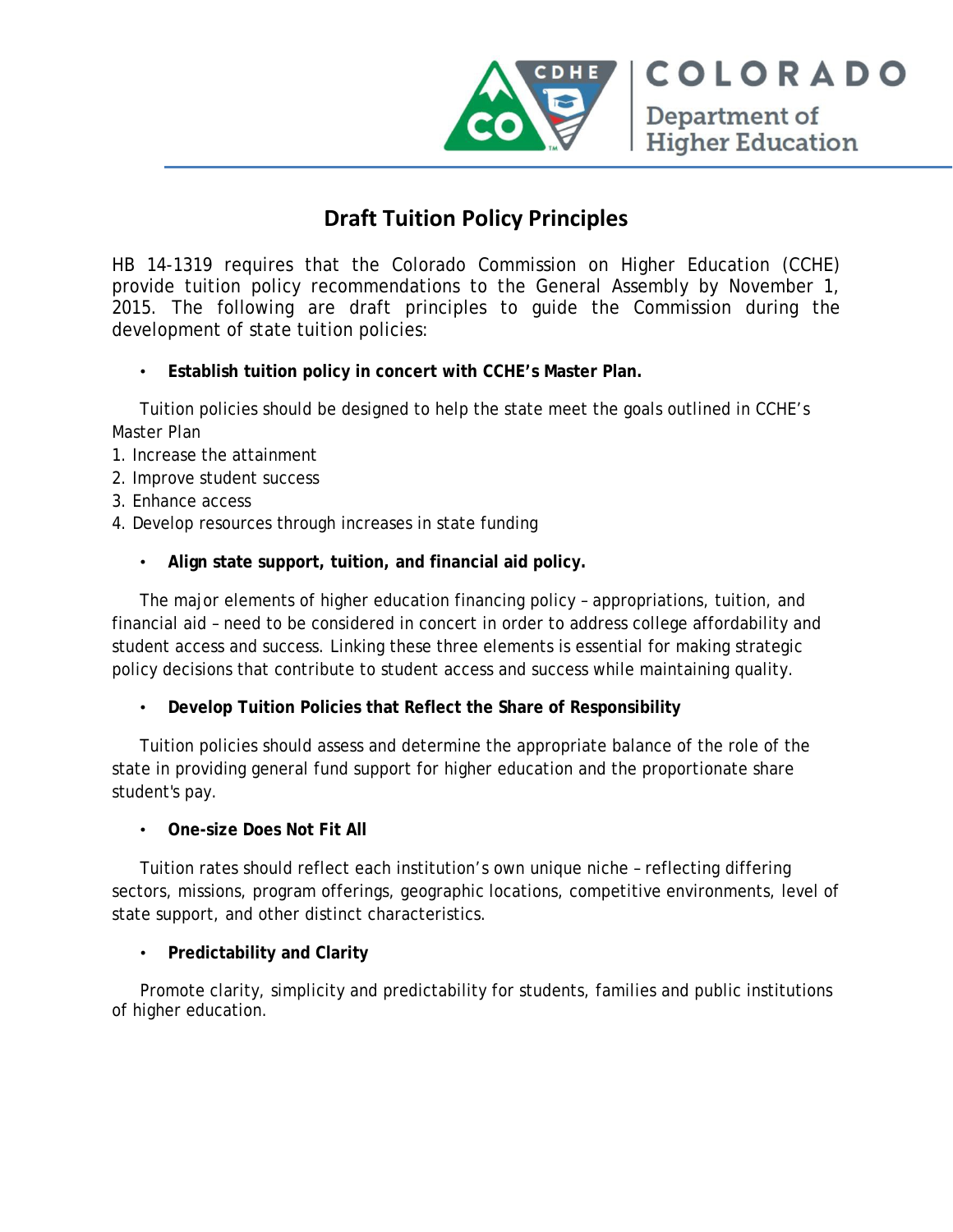## *Next Steps: Develop a Framework*